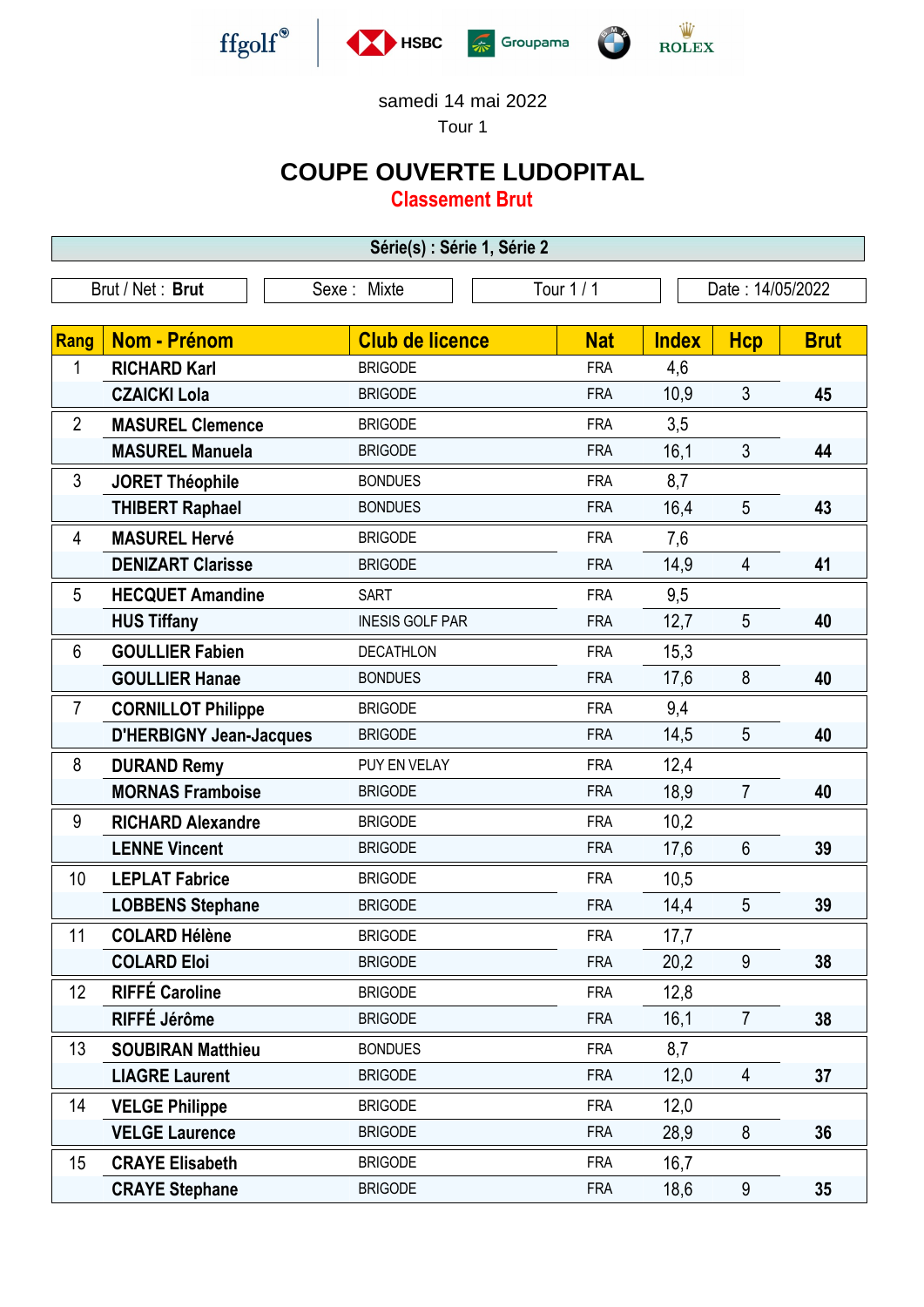| <b>Rang</b> | Nom - Prénom                  | <b>Club de licence</b> | <b>Nat</b> | <b>Index</b> | <b>Hcp</b>      | <b>Brut</b> |
|-------------|-------------------------------|------------------------|------------|--------------|-----------------|-------------|
| 16          | <b>SEGARD David</b>           | <b>BRIGODE</b>         | <b>FRA</b> | 9,7          |                 |             |
|             | <b>HONORE Jean-Paul</b>       | <b>BRIGODE</b>         | <b>FRA</b> | 21,7         | $6\phantom{.}6$ | 34          |
| 17          | <b>LORIDANT Marc</b>          | <b>BRIGODE</b>         | <b>FRA</b> | 13,5         |                 |             |
|             | <b>LORIDANT Karen</b>         | <b>BRIGODE</b>         | <b>FRA</b> | 20,7         | 8               | 34          |
| 18          | <b>VANHOOREBEKE Dominique</b> | <b>BRIGODE</b>         | <b>FRA</b> | 12,7         |                 |             |
|             | <b>LAMAIRE Denis</b>          | <b>BRIGODE</b>         | <b>FRA</b> | 14,2         | $6\phantom{1}$  | 34          |
| 19          | <b>MOUKAGNI Jean-Martial</b>  | <b>BRIGODE</b>         | <b>FRA</b> | 16,2         |                 |             |
|             | <b>DERVILLE Stéphane</b>      | <b>BRIGODE</b>         | <b>FRA</b> | 24,0         | 9               | 34          |
| 20          | <b>GONCE Jérémy</b>           | <b>BRIGODE</b>         | <b>FRA</b> | 20,1         |                 |             |
|             | <b>LIETAERT Mélanie</b>       | <b>BRIGODE</b>         | <b>FRA</b> | 34,0         | 12              | 33          |
| 21          | <b>LIAGRE Sandrine</b>        | <b>BRIGODE</b>         | <b>FRA</b> | 12,6         |                 |             |
|             | <b>JACQUEMET Delphine</b>     | <b>BRIGODE</b>         | <b>FRA</b> | 13,9         | $6\phantom{1}$  | 33          |
| 22          | <b>IBLED Christophe</b>       | <b>BRIGODE</b>         | <b>FRA</b> | 14,2         |                 |             |
|             | <b>IBLED Marie</b>            | <b>BRIGODE</b>         | <b>FRA</b> | 20,5         | 8               | 32          |
| 23          | <b>FERET Théo</b>             | <b>BRIGODE</b>         | <b>FRA</b> | 7,6          |                 |             |
|             | <b>OPITEK Brigitte</b>        | <b>BRIGODE</b>         | <b>FRA</b> | 19,3         | 5               | 32          |
| 24          | <b>TIBERGHIEN Cédric</b>      | <b>BONDUES</b>         | <b>FRA</b> | 10,5         |                 |             |
|             | <b>TIBERGHIEN Diane</b>       | <b>CHIBERTA</b>        | <b>FRA</b> | 38           | 9               | 32          |
| 25          | <b>DE THUY Patrick</b>        | <b>BRIGODE</b>         | <b>FRA</b> | 9,0          |                 |             |
|             | <b>DE THUY Gontran</b>        | <b>BRIGODE</b>         | <b>FRA</b> | 43           | 10              | 32          |
| 26          | <b>LETARTRE Valerie</b>       | <b>BRIGODE</b>         | <b>FRA</b> | 13,8         |                 |             |
|             | <b>LETARTRE Yves</b>          | <b>BRIGODE</b>         | <b>FRA</b> | 32,4         | 10              | 31          |
| 27          | <b>MARTIN Vianney</b>         | <b>BRIGODE</b>         | <b>FRA</b> | 21,5         |                 |             |
|             | <b>MARTIN Hélène</b>          | <b>BRIGODE</b>         | <b>FRA</b> | 25,8         | 12              | 31          |
| 28          | <b>AFCHAIN Jean Marie</b>     | <b>BRIGODE</b>         | <b>FRA</b> | 13,3         |                 |             |
|             | <b>AFCHAIN Jacqueline</b>     | <b>BRIGODE</b>         | <b>FRA</b> | 19,4         | 8               | 31          |
| 29          | <b>DEJARDIN Jean-Yves</b>     | <b>BONDUES</b>         | <b>FRA</b> | 14,5         |                 |             |
|             | <b>DEJARDIN Hélène</b>        | <b>BONDUES</b>         | <b>FRA</b> | 23,9         | 9               | 30          |
| 30          | <b>CZAICKI Sébastien</b>      | <b>BRIGODE</b>         | <b>FRA</b> | 11,6         |                 |             |
|             | <b>CZAICKI Delphine</b>       | <b>BRIGODE</b>         | <b>FRA</b> | 30,8         | 9               | 29          |
| 31          | <b>CONQUES Olivier</b>        | <b>BRIGODE</b>         | <b>FRA</b> | 10,2         |                 |             |
|             | <b>BASSEZ Jean Claude</b>     | <b>BRIGODE</b>         | <b>FRA</b> | 14,9         | 5               | 29          |
| 32          | <b>LAMBRECHT Olivier</b>      | <b>BRIGODE</b>         | <b>FRA</b> | 12,3         |                 |             |
|             | <b>LAMBRECHT George</b>       | <b>BRIGODE</b>         | <b>FRA</b> | 54           | 13              | 29          |
| 33          | <b>BOISARD Caroline</b>       | <b>BRIGODE</b>         | <b>FRA</b> | 21,3         |                 |             |
|             | <b>BAROUKH Laurence</b>       | <b>BRIGODE</b>         | <b>FRA</b> | 27,6         | 12              | 29          |
| 34          | <b>PELINI Nicolas</b>         | <b>BRIGODE</b>         | <b>FRA</b> | 14,5         |                 |             |
|             | <b>BOULANGUE Pierre</b>       | <b>LILLE METROPOLE</b> | <b>FRA</b> | 33,2         | 10              | 29          |
| 35          | <b>HAMON Marie Laure</b>      | <b>BONDUES</b>         | <b>FRA</b> | 26,5         |                 |             |
|             | <b>VAN BECELAERE Agnés</b>    | <b>BONDUES</b>         | <b>FRA</b> | 35,9         | 15              | 28          |